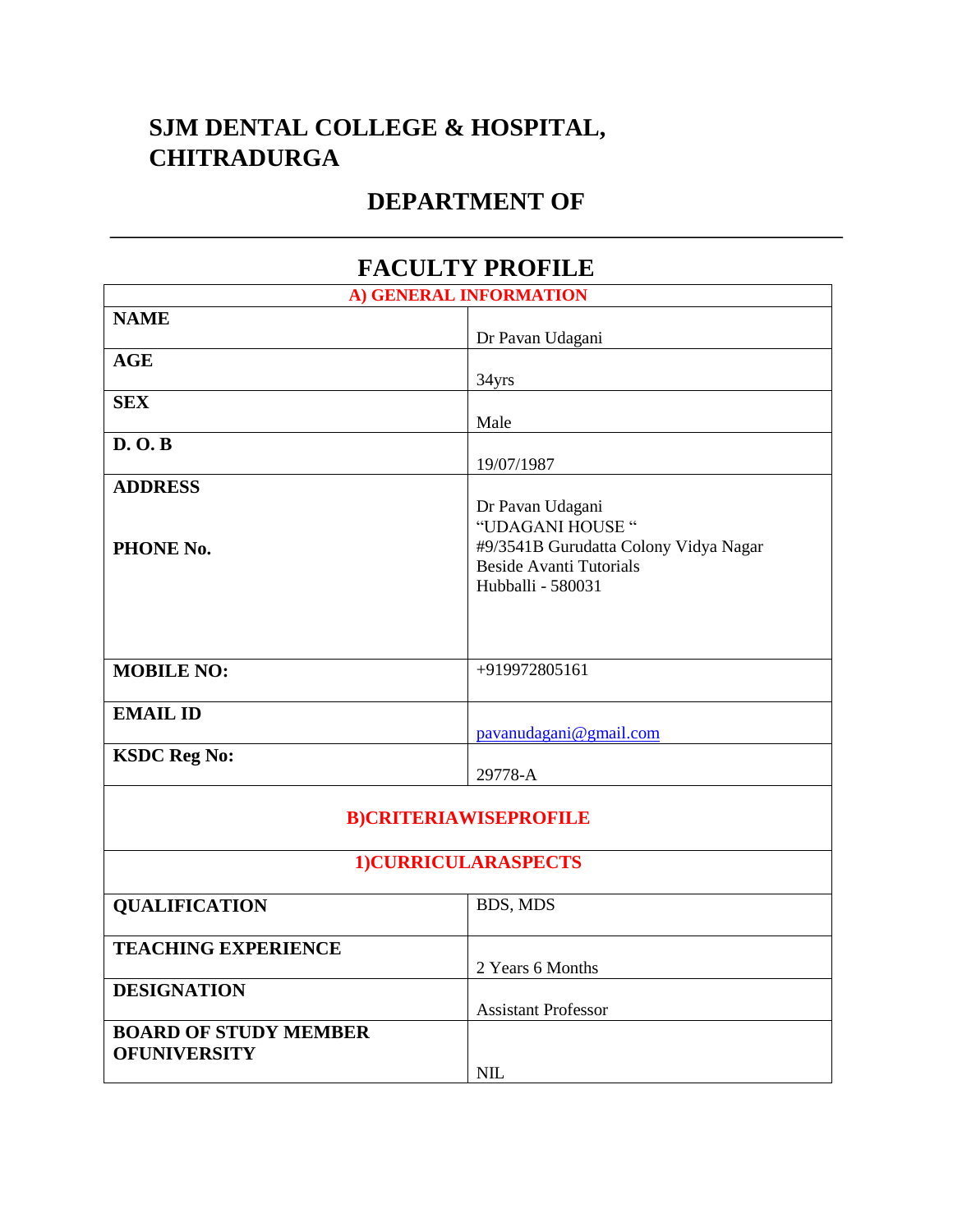| <b>WORK SHOPS ATTENDED</b>         |  |
|------------------------------------|--|
| <b>REGARDING CURRICULAR DESIGN</b> |  |
|                                    |  |

## **2)TEACHING&LEARNING**

| <b>TEACHING LESSON PLAN</b>                                            |                                                                                                                                                                                |  |
|------------------------------------------------------------------------|--------------------------------------------------------------------------------------------------------------------------------------------------------------------------------|--|
|                                                                        | <b>NIL</b>                                                                                                                                                                     |  |
| <b>TEACHING DIARY</b>                                                  | <b>NIL</b>                                                                                                                                                                     |  |
| <b>FACULTY</b>                                                         |                                                                                                                                                                                |  |
| <b>DEVELOPMENTPROGRAMM</b>                                             |                                                                                                                                                                                |  |
| <b>ES &amp; WORKSHOPATTENDED</b>                                       | <b>NIL</b>                                                                                                                                                                     |  |
| <b>REGARDING</b>                                                       |                                                                                                                                                                                |  |
| <b>TEACHINGAND LEARNING.</b>                                           |                                                                                                                                                                                |  |
| 3)RESEARCHCONSULTANCY&EXTENSION                                        |                                                                                                                                                                                |  |
| <b>MAIN DISSERTATION</b>                                               | A Comparison and Evaluation of the effect of<br>Xylene, Endosolv E $&$ Endosolv R on the<br>microhardness of radicular dentin: An Invitro<br>Study                             |  |
| <b>LIBRARY DISSERTATION</b>                                            | <b>Pulse Oximetry</b>                                                                                                                                                          |  |
| <b>NO. OF SCIENTIFIC PUBLICATIONS</b>                                  |                                                                                                                                                                                |  |
| <b>International-</b>                                                  |                                                                                                                                                                                |  |
| $\perp$<br><b>National</b> -                                           | 1                                                                                                                                                                              |  |
| $\Box$<br><b>Pubmed -</b>                                              |                                                                                                                                                                                |  |
| <b>NATIONAL &amp;</b><br>INTERNATIONALPUBLICATIONS,<br><b>CITATION</b> | A Comparison and Evaluation of the effect of<br>Xylene, Endosolv E $&$ Endosolv R on the<br>microhardness of radicular dentin: An Invitro<br>Study. BFUDJ Volume 6 Feb 2016-17 |  |
| <b>WORKSHOPS ATTENDED</b>                                              | <b>Espertise Interactive Learning</b>                                                                                                                                          |  |